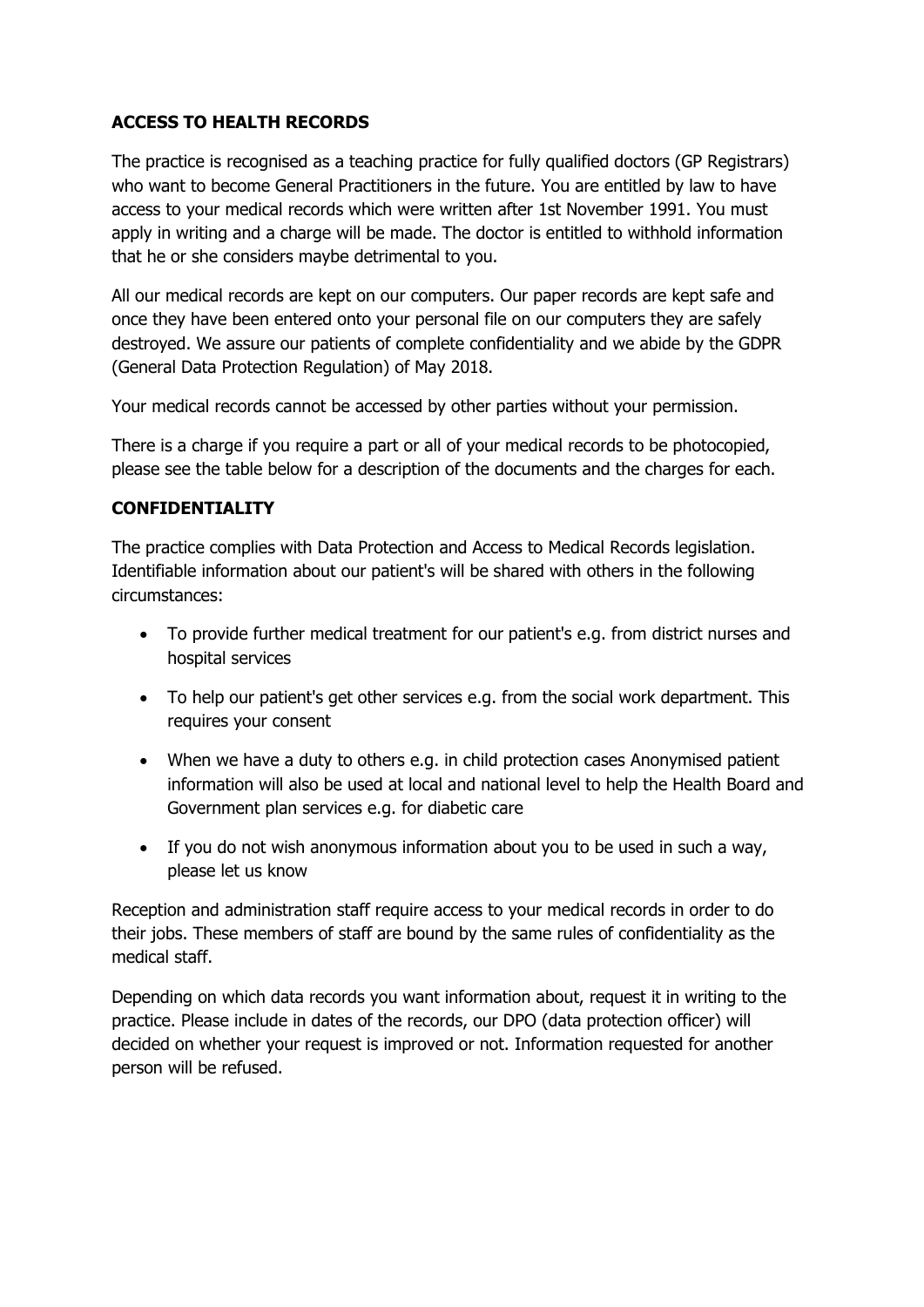### **FREEDOM OF INFORMATION**

The ICO has published a new Model Publication Scheme that all public authorities are required to adopt by 1st January 2009.

<https://ico.org.uk/for-organisations/guide-to-freedom-of-information/>

# **DATA SHARING**

Our practice is participating in NHS national programme for IT. We share summary of all our patient's vital clinical information i.e. Medication, Allergies and Adverse reaction to drugs, with the NHS Emergency Care Providers like A&E, Out Of Hours GP and Walk-in Centre.

This is to ensure that our patients receive safer and quality care during urgent or emergency situations. **To opt in/opt out of our Summary please see one of our receptionists.**

An informed patient, in consultation with a healthcare professional, can choose to permit or restrict access to information entered into their record at each EMIS organisation that accesses their record.

The patient will be asked to give their record sharing consent with each organisation at which they receive care.

The patient's consent can be changed anytime.

The above content also includes all data and information collected from all questionnaires and patient's surveys (Patient Participation Group and Friends and Family Tests and Staff Questionnaires).

You may have the right to demand that this record is not shared with anyone who is not involved in the provision of your direct healthcare.

If you wish to enquire further as to your rights in respect of not sharing information on this record then please contact our Data Protection Officer.

To find out more about the wider use of confidential personal information pleae visit https://digital.nhs.uk/services/national-data-opt-out-programme.

If you wish your data not to be shared you can op-out;

• Please see one of our receptionists who will be more than happy to print off one of our Data Sharing Consent Forms for you, please make sure that you tick the appropriate box before handing it to our receptionist.